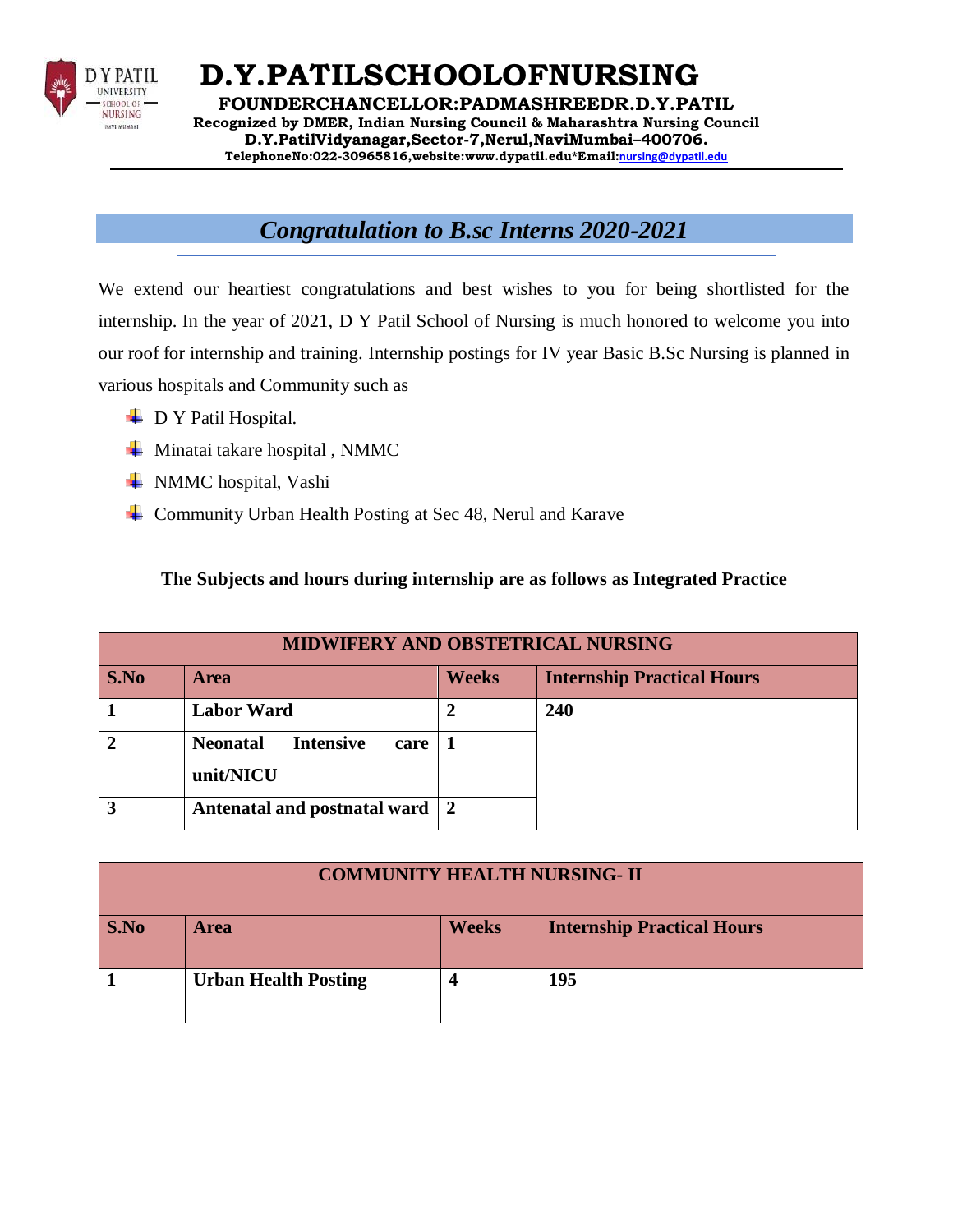

# **D.Y.PATILSCHOOLOFNURSING**

### **FOUNDERCHANCELLOR:PADMASHREEDR.D.Y.PATIL**

**Recognized by DMER, Indian Nursing Council & Maharashtra Nursing Council**

**D.Y.PatilVidyanagar,Sector-7,Nerul,NaviMumbai–400706.**

**TelephoneNo:022-30965816,website[:www.dypatil.edu\\*](http://www.dypatil.edu/)Email:[nursing@dypatil.edu](mailto:nursing@dypatil.edu)**

### **MEDICAL SURGICAL NURSING**

| S.No | <b>Area</b>                  | <b>Weeks</b>   | <b>Internship Practical Hours</b> |
|------|------------------------------|----------------|-----------------------------------|
|      | <b>Medical Surgical Ward</b> | 4              | 430                               |
| 7    | <b>ICU/CCU</b>               |                |                                   |
| 3    | <b>Neuro ICU</b>             |                |                                   |
|      | OT/Laproscopic/Ortho?Eye     | $\overline{2}$ |                                   |
|      | and ENT                      |                |                                   |

| <b>MENTAL HEALTH NURSING</b> |                         |              |                                   |
|------------------------------|-------------------------|--------------|-----------------------------------|
| $\mathbf{S}.\mathbf{No}$     | <b>Area</b>             | <b>Weeks</b> | <b>Internship Practical Hours</b> |
|                              | <b>Psychiatric Ward</b> |              | 95                                |

| <b>CHILD HEALTH NURSING</b> |                                     |              |                                   |
|-----------------------------|-------------------------------------|--------------|-----------------------------------|
| <b>S.No</b>                 | <b>Area</b>                         | <b>Weeks</b> | <b>Internship Practical Hours</b> |
|                             | Peadiatric medicine ward/ICU        |              | 145                               |
|                             | <b>Peadiatric Surgical ward/ICU</b> |              |                                   |
|                             | <b>NICU</b>                         |              |                                   |

| S.No | <b>Name of the Students</b>    |
|------|--------------------------------|
| 1    | Ms Aldar Anita Rama            |
| 2    | Ms Bhigardive Reshma Madhukar  |
| 3    | <b>Ms Boritkar Sonali Sham</b> |
| 4    | Ms Chauhan Anandi Kriparam     |
| 5    | Mr Chavhan Prashant Vasantrao  |
| 6    | Ms Chavan Trupti Ravindra      |
| 7    | Ms Dabhade Rohini Sanjay       |
| 8    | Ms Devadkar Vanita Arjun       |
| 9    | <b>Ms Elcharis Anns Joseph</b> |
| 10   | Mr Gaikwad Avinash Shankar     |
| 11   | Ms Gawari Lalita Shashikant    |